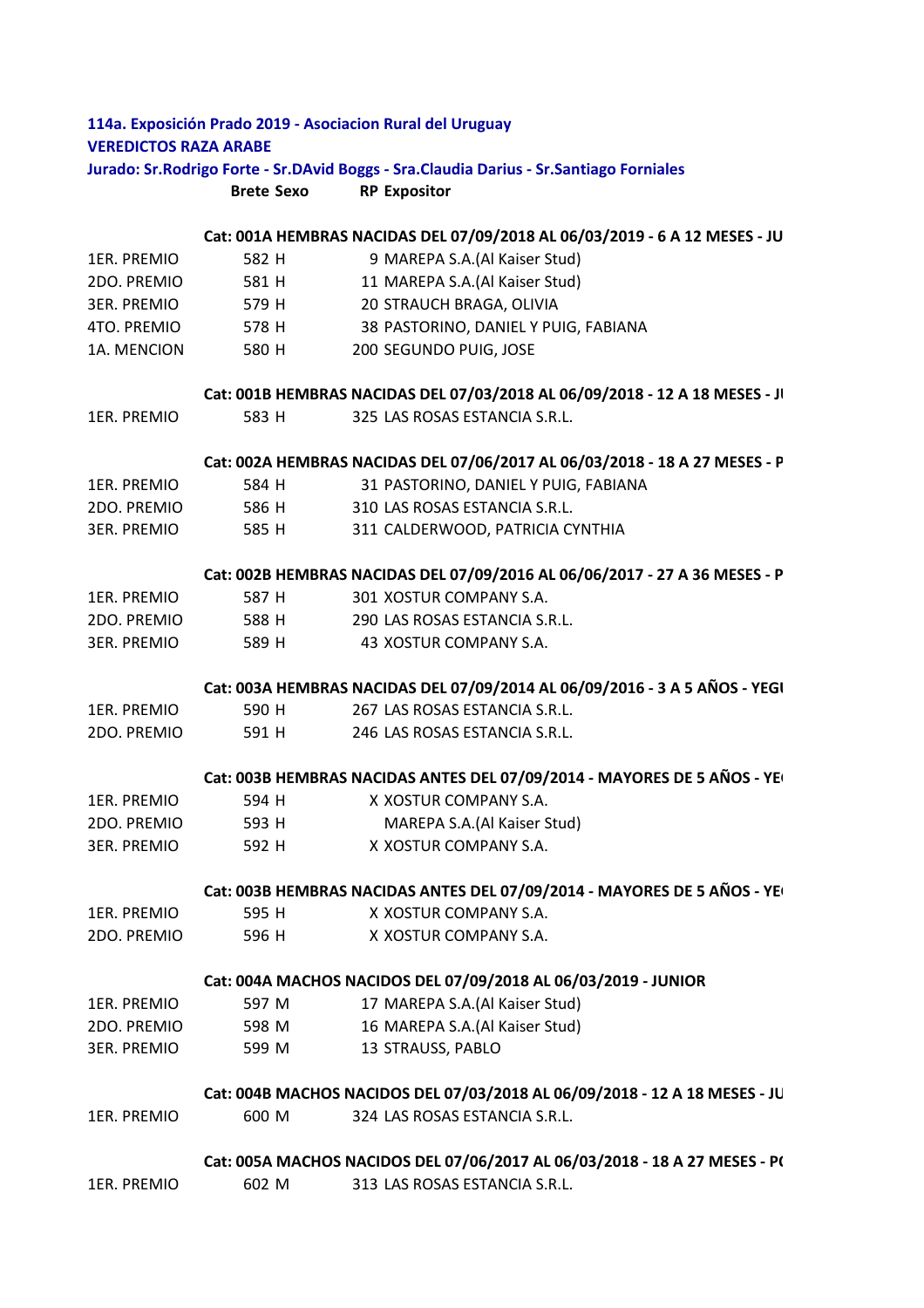2DO. PREMIO 601 M 318 XOSTUR COMPANY S.A.

|             | Cat: 006B MACHOS NACIDOS ANTES DEL 06/09/2014 - MAYORES DE 5 AÑOS - PAI |                                            |  |  |
|-------------|-------------------------------------------------------------------------|--------------------------------------------|--|--|
| 1ER. PREMIO |                                                                         | 604 M 214 LAS ROSAS ESTANCIA S.R.L.        |  |  |
|             |                                                                         |                                            |  |  |
|             | <b>CAMPEON JUNIOR</b>                                                   |                                            |  |  |
|             |                                                                         | 597 M 17 MAREPA S.A. (Al Kaiser Stud)      |  |  |
|             | <b>RESERVADO CAMPEON JUNIOR</b>                                         |                                            |  |  |
|             | 598 M                                                                   | 16 MAREPA S.A. (Al Kaiser Stud)            |  |  |
|             | <b>CAMPEONA JUNIOR</b><br>583 H 325 LAS ROSAS ESTANCIA S.R.L.           |                                            |  |  |
|             | <b>RESERVADA CAMPEONA JUNIOR</b>                                        |                                            |  |  |
|             |                                                                         |                                            |  |  |
|             | 582 H<br><b>CAMPEONA POTRANCA</b>                                       | 9 MAREPA S.A.(Al Kaiser Stud)              |  |  |
|             |                                                                         | 584 H 31 PASTORINO, DANIEL Y PUIG, FABIANA |  |  |
|             | RESERVADA CAMPEONA POTRANCA                                             |                                            |  |  |
|             |                                                                         | 587 H 301 XOSTUR COMPANY S.A.              |  |  |
|             | <b>CAMPEONA YEGUA</b>                                                   |                                            |  |  |
|             |                                                                         | 590 H 267 LAS ROSAS ESTANCIA S.R.L.        |  |  |
|             | <b>RESERVADA CAMPEONA YEGUA</b>                                         |                                            |  |  |
|             |                                                                         | 594 H X XOSTUR COMPANY S.A.                |  |  |
|             | <b>CAMPEON POTRO</b>                                                    |                                            |  |  |
|             |                                                                         | 602 M 313 LAS ROSAS ESTANCIA S.R.L.        |  |  |
|             | <b>RESERVADO CAMPEON POTRO</b>                                          |                                            |  |  |
|             |                                                                         | 601 M 318 XOSTUR COMPANY S.A.              |  |  |
|             | <b>CAMPEON PADRILLO</b>                                                 |                                            |  |  |
|             |                                                                         | 604 M 214 LAS ROSAS ESTANCIA S.R.L.        |  |  |
|             | <b>GRAN CAMPEON MACHO</b>                                               |                                            |  |  |
|             |                                                                         | 602 M 313 LAS ROSAS ESTANCIA S.R.L.        |  |  |
|             | <b>RESERVADO GRAN CAMPEON MACHO</b>                                     |                                            |  |  |
|             |                                                                         | 604 M 214 LAS ROSAS ESTANCIA S.R.L.        |  |  |
|             | <b>GRAN CAMPEONA HEMBRA</b>                                             |                                            |  |  |
|             |                                                                         | 590 H 267 LAS ROSAS ESTANCIA S.R.L.        |  |  |
|             | RESERVADA GRAN CAMPEONA HEMBRA                                          |                                            |  |  |
|             | 584 H                                                                   | 31 PASTORINO, DANIEL Y PUIG, FABIANA       |  |  |
|             | <b>TERCER MEJOR HEMBRA</b>                                              |                                            |  |  |
|             | 583 H                                                                   | 325 LAS ROSAS ESTANCIA S.R.L.              |  |  |
|             | Al mejor ejemplar s/d sexo                                              |                                            |  |  |
|             | 590 H                                                                   | 267 LAS ROSAS ESTANCIA S.R.L.              |  |  |
|             |                                                                         |                                            |  |  |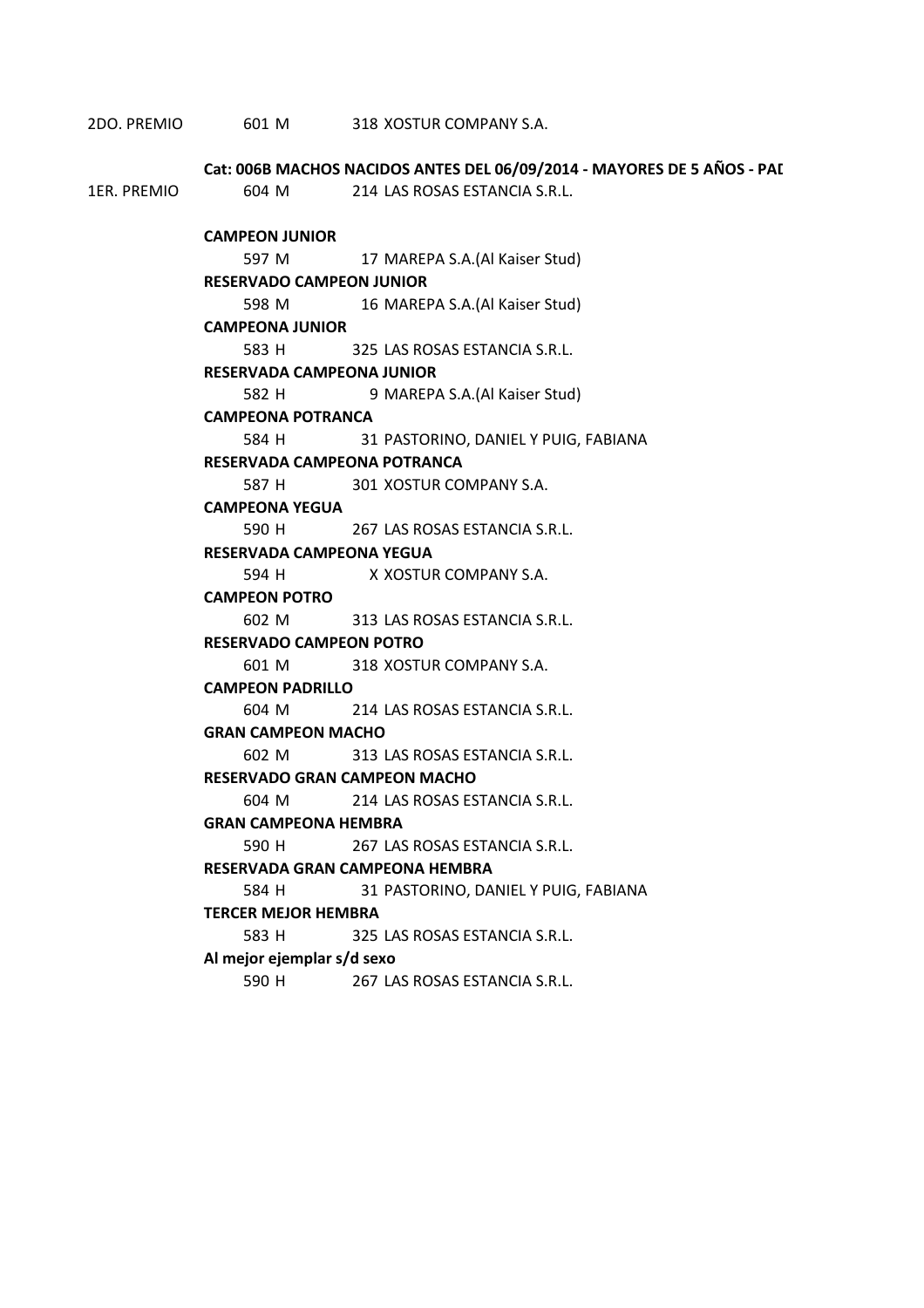**CATE: 001** 

**CONSIDER UNIOR** 

**'OTRANCAS** 

**'OTRANCAS** 

 $\overline{\mathsf{U}}$ AS

**GUAS Serie 1** 

**GUAS Serie 2** 

**CALCE INIOR** 

**CONSTREED DER OS**